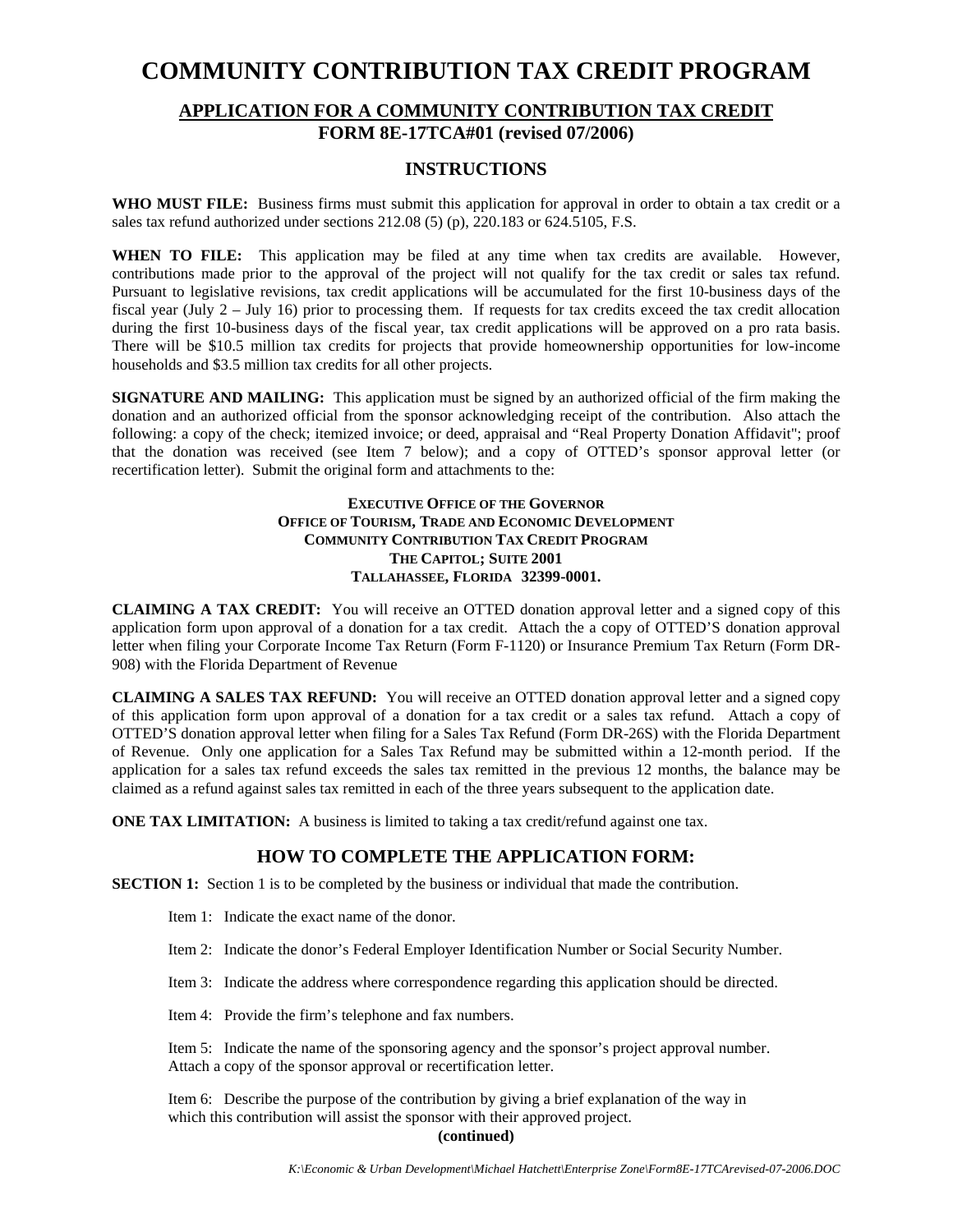### **APPLICATION FOR A COMMUNITY CONTRIBUTION TAX CREDIT INSTRUCTIONS (continued)**

Item 7: Indicate the type and value of the contribution and provide proof of the donation by attaching one of the following:

(a) Cash Contributions: A photocopy of the check made payable to the approved sponsor; a receipt signed by the sponsor; a letter signed by the sponsor acknowledging receipt of the donation; or a notation in Section 1 Item 7 of the application (next to the amount of the contribution) which indicates that the sponsoring agency's officer has "received", the date, and his or her initials.

(b) Real Estate Contributions: A copy of the deed, an appraiser's report and, if applicable, a "Real Property Donation Affidavit" (a copy of the check and listing of the number of hours that employees or volunteers recruited by the donor volunteered to construct the house via a "Deed of Improvements"); and a letter signed by the sponsor acknowledging receipt of the donation.

(c) Equipment and/or Goods: Copies of the itemized invoices and/or receipts; and a letter signed by the sponsor acknowledging receipt of the donation.

Valuation of goods must be calculated in a manner consistent with US Internal Revenue Service rules. The donor must provide supporting documentation of the fair market value of the claimed donation.

- Item 8: Indicate whether or not the donation was made to provide home ownership opportunities for low-income persons.
- Item 9: Indicate the business firm's fiscal year for tax purposes for the year in which the donation was made.
- Item 10: Indicate the type of tax that you will be taking the credit against (a business may only receive a tax credit or sales tax refund under one tax).

If applying for a Sales Tax Refund, indicate the firm's Sales Tax Registration Number. If the donor is a consolidated filer, please provide your consolidated Sales Tax Registration Number. However, if the donor is not a consolidated filer and has multiple locations in different counties, please provide a list of Sales Tax Registration Numbers to which the credit is to be applied against.

**SECTION II:** Section II is to be completed by an authorized official of the business who made the donation.

**SECTION III:** Section III is to be completed by an authorized official of the approved sponsor.

**REAL PROPERTY DONATION AFFIDAVIT (via a Deed of Improvements):** If the donor is conveying improvements as a charitable contribution via a **Deed of Improvements** the applicant must complete and sign the **Real Property Donation Affidavit**. A copy of the financial donation (check) must be enclosed and a donor is required to provide a minimum of 200 volunteer hours by employees or volunteers to be eligible for a tax credit or a sales tax refund. A listing of the names of employees and volunteers that were recruited by the donor must be made available for verification purposes.

### **SPECIAL INSTRUCTIONS**

It is incumbent upon the sponsor to inform any prospective contributor that the contributing business may not have any financial interest in the sponsor to which the donation is being provided.

If there are any questions by either the sponsor or the contributing business concerning the eligibility, appropriateness, value or timing of the donation, the issue should be raised with the Office of Tourism, Trade and Economic Development (850/487-2568) prior to making the donation. Businesses making non-cash contributions are particularly advised to verify their donations.

> **EXECUTIVE OFFICE OF THE GOVERNOR OFFICE OF TOURISM, TRADE AND ECONOMIC DEVELOPMENT COMMUNITY CONTRIBUTION TAX CREDIT PROGRAM THE CAPITOL; SUITE 2001 TALLAHASSEE, FLORIDA 32399-0001 PHONE: 850/487-2568 FAX: 850/487-3014**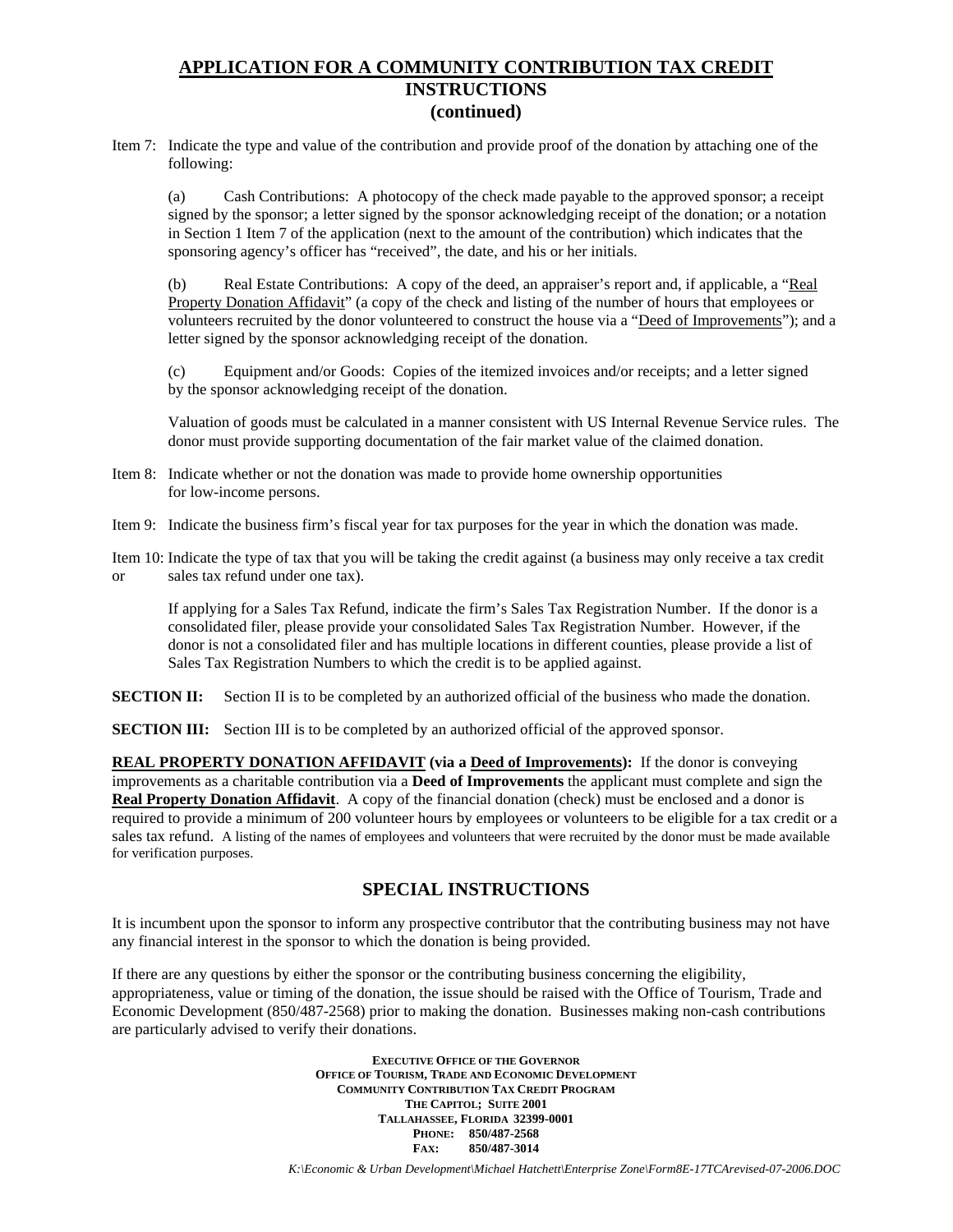## **COMMUNITY CONTRIBUTION TAX CREDIT PROGRAM**

## **REAL PROPERTY DONATION AFFIDAVIT Via a Deed of Improvements**

# **INSTRUCTIONS**

**WHO MUST FILE:** In addition to a completed Application For A Community Contribution Tax Credit (Form 8E-17TCA#01; revised 01/2005) a donor must submit a completed Real Property Donation Affidavit and a Deed of Improvements when the donor is conveying improvements as a charitable contribution in order to obtain a tax credit or a sales tax refund authorized under sections 212.08 (5) (p), 220.183 or 624.5105, F.S.

**SIGNATURE:** An authorized corporate officer or a registered dealer of the firm making the donation must sign the Real Property Donation Affidavit and a Deed of Improvements.

**FINANCIAL RESOURCES:** To be eligible for a tax credit or a sales tax refund when improvements are conveyed as a charitable contribution via a Deed of Improvements, a donor is required to provide the financial resources to convey the improvements. The dollar amount of financial resources that has been provided is required to be listed on the Real Property Donation Affidavit. In addition, a copy of the check is required to be enclosed as verification that the donation of financial resources has been made to the approved sponsor prior to applying for a tax credit or sales tax refund.

**EMPLOYEES/VOLUNTEER:** To be eligible for a tax credit or a sales tax refund when improvements are conveyed as a charitable contribution via a Deed of Improvements, a donor is required to provide the volunteers to convey the improvements. The total number of employees or volunteers recruited by the donor that provided the necessary labor to convey the improvements is required to be listed on the Real Property Donation Affidavit

**200 VOLUNTEER HOURS REQUIREMENT:** To be eligible for a tax credit or a sales tax credit when conveying improvements as a charitable contribution via a Deed of Improvements, a donor is required to provide a minimum of 200 volunteer hours (employees or volunteers recruited by the donor). The total number of volunteer hours must be listed on the Real Property Donation Affidavit.

**DEED OF IMPROVEMENTS:** To be eligible for a tax credit or a sales tax refund when improvements are conveyed as a charitable contribution, a completed and notarized Deed of Improvements must be submitted. The Deed of Improvements must identify the improvements that are being conveyed to the approved sponsor and identify the location of the improvements (legal description).

**EMPLOYEE/VOLUNTEER SIGN-IN SHEETS: The donor or approved sponsor is required to maintain and provide documentation that the donor has provided the required amount of employee/volunteer hours for the donor to be eligible for a tax credit or a sales tax refund. The donor must provide a listing of the names of the volunteers and employees that were recruited by the donor. This list must be made available for verification purposes during donation monitoring visits.**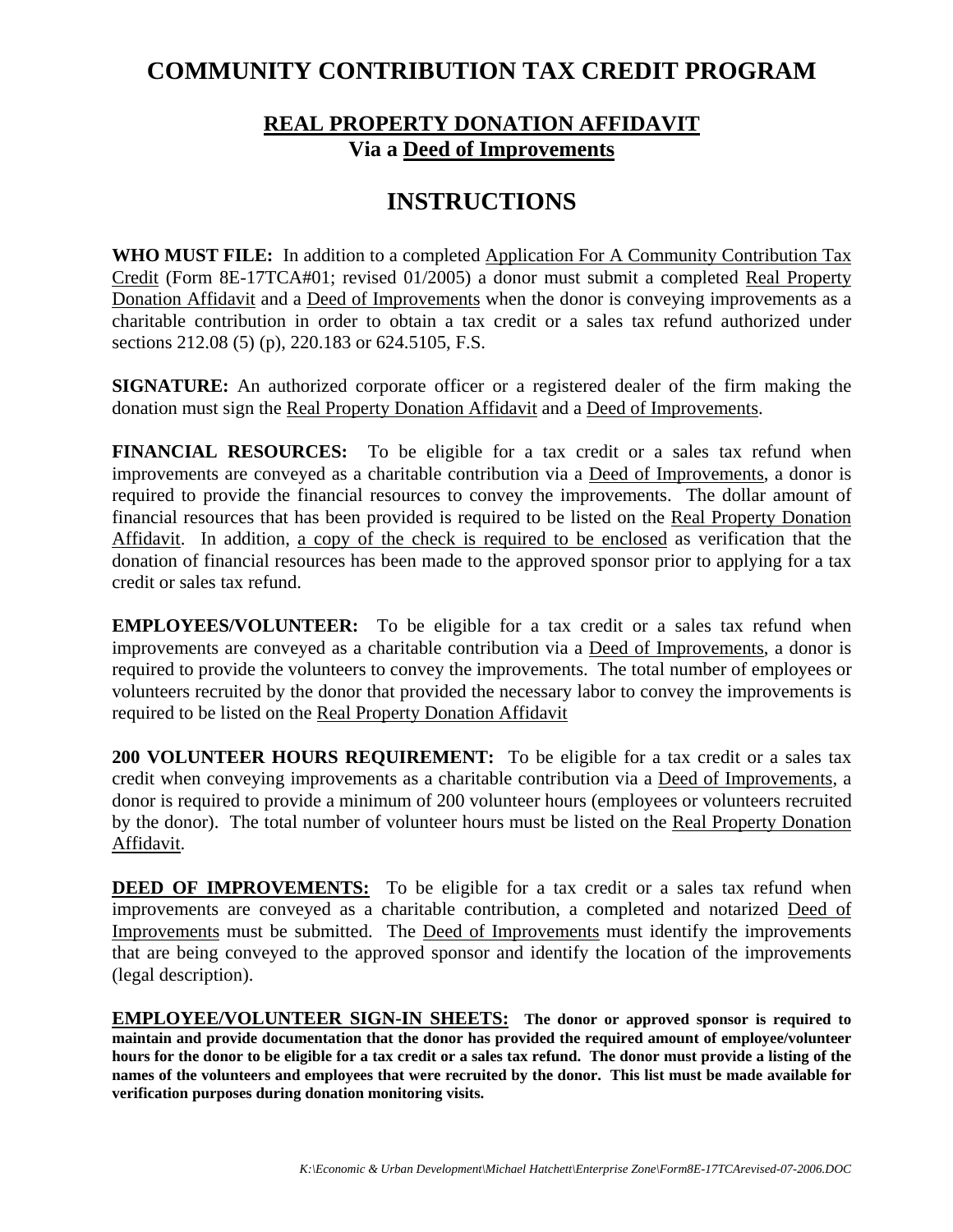## **COMMUNITY CONTRIBUTION TAX CREDIT PROGRAM APPLICATION FOR A COMMUNITY CONTRIBUTION TAX CREDIT**

#### **FORM 8E-17TCA#01 (revised 07/2006)**

Under the provisions of sections 212.08 (5) (p), 220.183 and 624.5105, F. S., an application for a tax credit is hereby made. The following information is given in support of this application. Please attach the following to this application:

- **(1) A copy of the check, itemized invoice, or deed, appraisal and "Real Property Donation Affidavit".**
- **(2) Proof that the donation was received (see Instructions, Item 7 on page two).**
- **(3) A copy of OTTED's sponsor approval or recertification letter.**

## **SECTION I**

| 1.  | APPLICANT'S NAME:                                                          |  |  |
|-----|----------------------------------------------------------------------------|--|--|
| 2.  |                                                                            |  |  |
| 3.  | ADDRESS: New York Contract of the ADDRESS:                                 |  |  |
|     |                                                                            |  |  |
| 4.  |                                                                            |  |  |
| 5.  | SPONSOR'S NAME:                                                            |  |  |
|     |                                                                            |  |  |
| 6.  | PURPOSE OF THE CONTRIBUTION:                                               |  |  |
|     |                                                                            |  |  |
| 7.  | <b>TYPE OF CONTRIBUTION</b><br><b>VALUE</b>                                |  |  |
|     | $\Box$ Check                                                               |  |  |
|     | $\Box$ Real Estate                                                         |  |  |
|     | $\Box$ Goods                                                               |  |  |
|     | $\Box$ Other                                                               |  |  |
| 8.  | DOES THE PROJECT PROVIDE HOME OWNERSHIP OPPORTUNITIES?                     |  |  |
|     | $YES:$ $\qquad \qquad$                                                     |  |  |
| 9   | <b>BUSINESS TAX YEAR:</b>                                                  |  |  |
|     |                                                                            |  |  |
| 10. | Please indicate the tax that you will be taking the credit against:        |  |  |
|     | Corporate Income Tax; $\Box$ Insurance Premium Tax; $\Box$ Sales & Use Tax |  |  |
|     | STATE SALES TAX REGISTRATION NUMBER (If applicable):                       |  |  |
|     |                                                                            |  |  |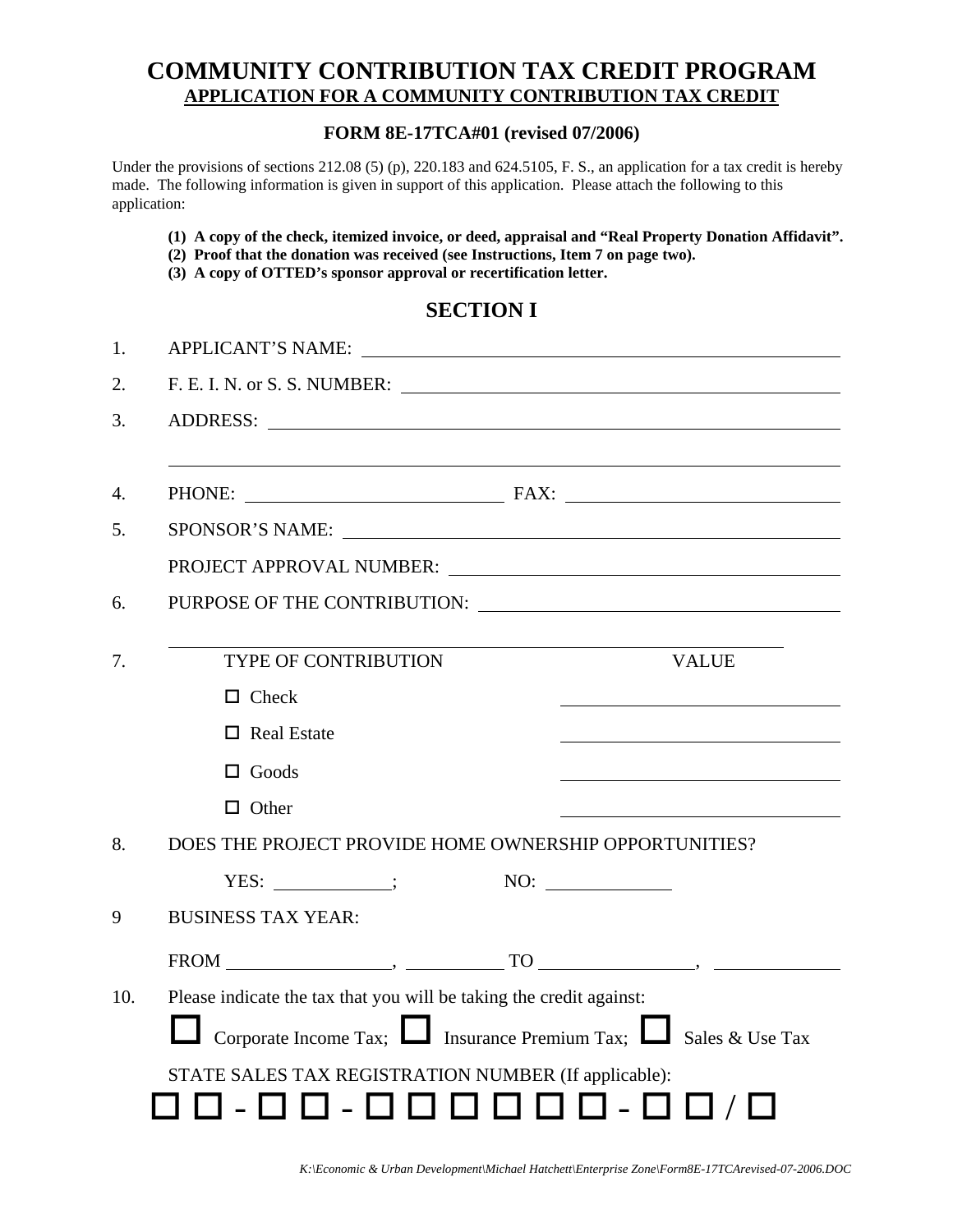### **APPLICATION FOR A COMMUNITY CONTRIBUTION TAX CREDIT**

**FORM 8E-17TCA#01 (revised 07/2006)**

| <b>SECTION II</b>                                   |                                                                                                                                                                                                                                                                                                           |  |  |
|-----------------------------------------------------|-----------------------------------------------------------------------------------------------------------------------------------------------------------------------------------------------------------------------------------------------------------------------------------------------------------|--|--|
|                                                     |                                                                                                                                                                                                                                                                                                           |  |  |
| I, $\frac{\phantom{+}}{\phantom{+}}$ (Name)         | (Title)                                                                                                                                                                                                                                                                                                   |  |  |
| of $\qquad \qquad$                                  |                                                                                                                                                                                                                                                                                                           |  |  |
|                                                     | (Name of Firm)                                                                                                                                                                                                                                                                                            |  |  |
| sponsoring agency.                                  | hereby certify that this application has been examined by me and, to the best of my knowledge and<br>belief, the information is true, correct and complete. Pursuant to s. 220.183 (2) (c), F. S., I also<br>hereby certify that there is no financial interest between the contributing business and the |  |  |
|                                                     |                                                                                                                                                                                                                                                                                                           |  |  |
|                                                     |                                                                                                                                                                                                                                                                                                           |  |  |
|                                                     | <b>SECTION III</b>                                                                                                                                                                                                                                                                                        |  |  |
|                                                     |                                                                                                                                                                                                                                                                                                           |  |  |
| (Name of Officer)                                   | (Title)                                                                                                                                                                                                                                                                                                   |  |  |
|                                                     |                                                                                                                                                                                                                                                                                                           |  |  |
| of                                                  | (Name of Sponsoring Agency)                                                                                                                                                                                                                                                                               |  |  |
| the name of the above-referenced sponsoring agency. | hereby agree to accept the terms and conditions as set forth in this application and in sections<br>$212.08$ (5) (q), $220.183$ and $624.5105$ , F. S. I hereby express my acceptance of the contribution in                                                                                              |  |  |
| Date:                                               |                                                                                                                                                                                                                                                                                                           |  |  |
|                                                     | <b>FOR OFFICE USE ONLY</b>                                                                                                                                                                                                                                                                                |  |  |
|                                                     |                                                                                                                                                                                                                                                                                                           |  |  |
| Application Number                                  | Project Approval Number                                                                                                                                                                                                                                                                                   |  |  |
|                                                     |                                                                                                                                                                                                                                                                                                           |  |  |
| (Authorized Signature)                              | (Date)                                                                                                                                                                                                                                                                                                    |  |  |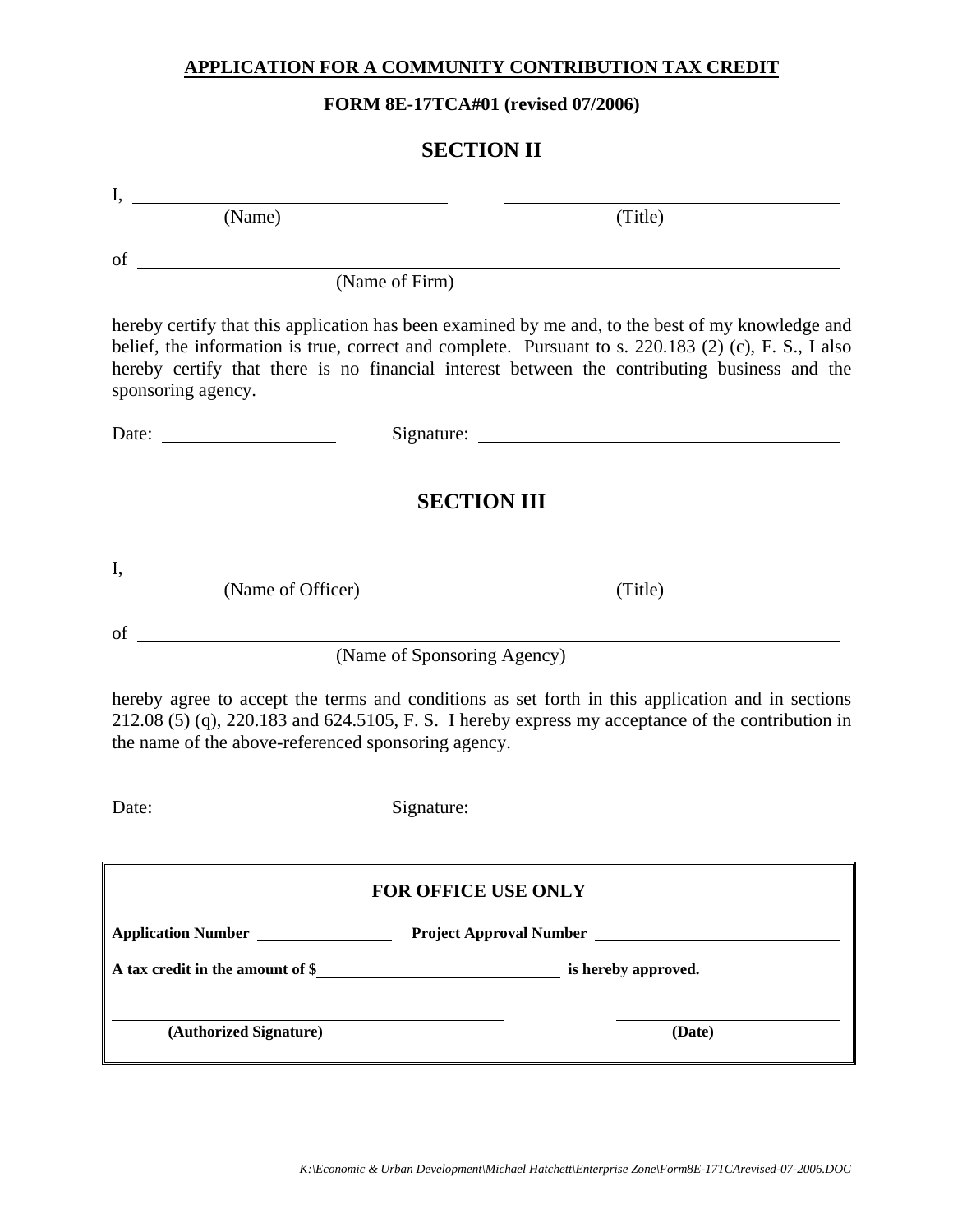# **COMMUNITY CONTRIBUTION TAX CREDIT PROGRAM**

# **REAL PROPERTY DONATION AFFIDAVIT Via a Deed of Improvements**

## **Application For A Community Contribution Tax Credit Form 8E-17 TCA#01 (revised 01/2005)**

**The undersigned (an authorized corporate officer or a registered dealer) hereby acknowledges that the firm (Federal Employer Identification Number: \_) is making a donation of real property to an approved sponsor and is applying for a tax credit or sales tax refund within the Community Contribution Tax Credit Program.**

**The firm acknowledges that it has executed a Deed of Improvements as a charitable donation and has conveyed unto the grantee all of the improvements, including but not limited to the infrastructure and dwelling, located on the certain property listed within the Deed of Improvements.**

**The undersigned hereby acknowledges that the firm has provided the financial resources in the amount of \$** (copy of check is enclosed) and provided the following number of employees/volunteers who volunteered a total **number of hours (a minimum of 200 hours is required) to build this house and to convey these improvements. As a result, the undersigned is thereby eligible to apply for a tax credit or sales tax refund within the Community Contribution Tax Credit Program***.*

**AUTHORIZED SIGNATURE DATE**

**PRINTED NAME PHONE NUMBER**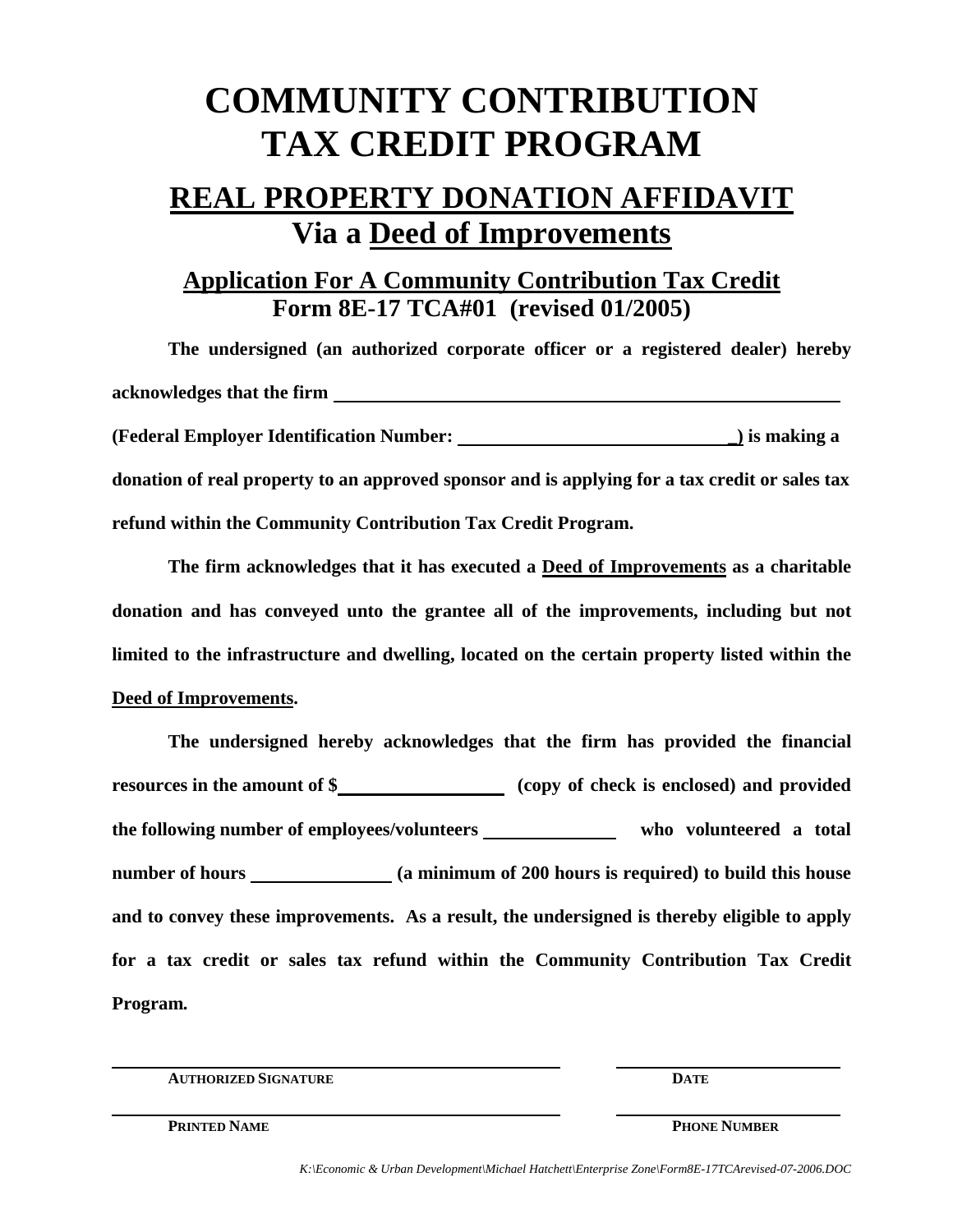**TITLE FAX NUMBER**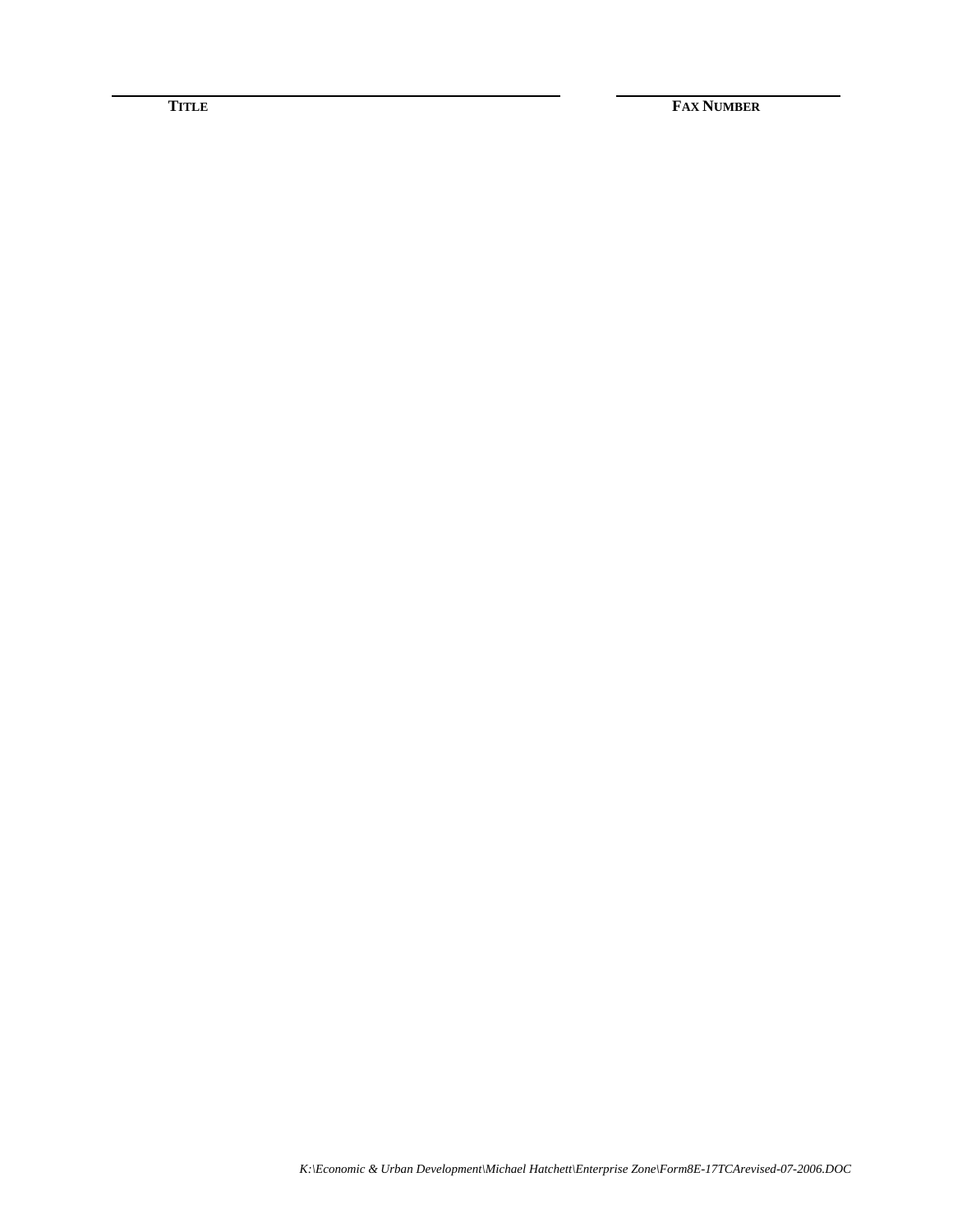# **PROPOSED SPONSOR PROJECT OUTLINE**

## **Please mail this Project Outline, Checklist and attachments to:**

**Burt Von Hoff Executive Office of the Governor Office of Tourism, Trade and Economic Development The Capitol; Suite 2001 Tallahassee, Florida 32399-0001 PHONE: 850/487-2568; Fax: 850/487-3014 E-MAIL: "***BURT.VONHOFF@MYFLORIDA.COM"*

|                   | CONTACT PERSON: New York CONTACT PERSON:                                                            |
|-------------------|-----------------------------------------------------------------------------------------------------|
| TITLE:            |                                                                                                     |
|                   |                                                                                                     |
| <b>PHONE:</b>     |                                                                                                     |
| E-MAIL:           |                                                                                                     |
|                   | TYPE OF PROPOSED PROJECT:<br>Provide, construct, improve or substantially rehabilitate:<br>Housing; |
|                   | <b>Homeownership Opportunities;</b>                                                                 |
|                   | <b>All Other Housing</b><br><b>Commercial resources and facilities;</b>                             |
|                   | Industrial resources and facilities; or                                                             |
|                   | Public resources and facilities.                                                                    |
|                   | Improve entrepreneurial & job development opportunities for low-income persons.                     |
|                   | Increase access to high-speed broadband capability in rural communities with an                     |
| EZ                |                                                                                                     |
| PROJECT LOCATION: |                                                                                                     |
|                   | <b>Florida Enterprise Zone</b>                                                                      |
|                   | <b>Front Porch Community</b>                                                                        |
|                   | Housing for Low-Income Persons (Enterprise Zone location)                                           |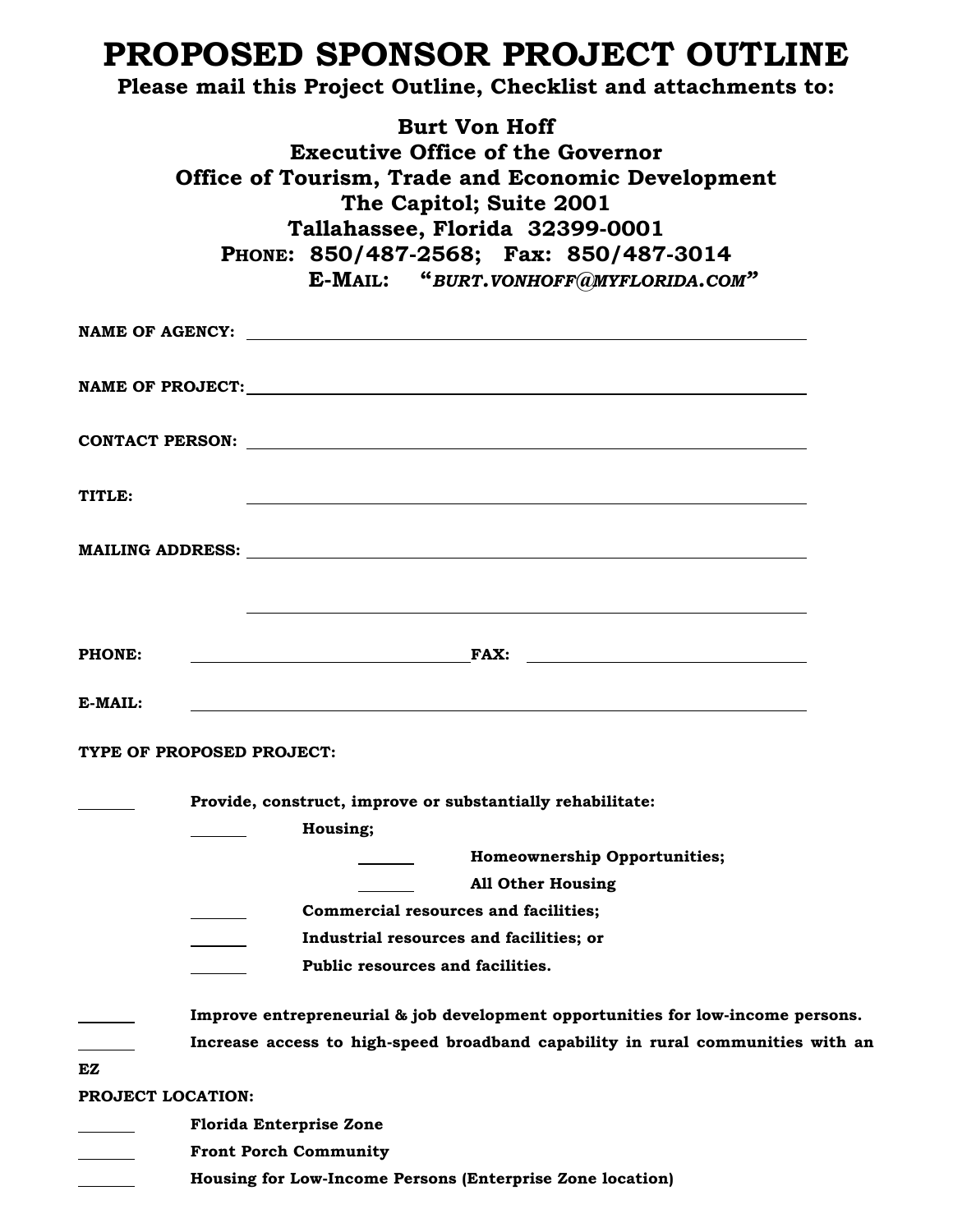# **PROJECT PROPOSAL CHECKLIST**

# **I. SPONSOR ELIGIBILITY DOCUMENTATION**

**The sponsor must submit documentation of eligibility (if available): a copy of the organization's Articles of Incorporation, a copy of the organization's By-Laws, or a copy of Division of Corporation's Registration Certificate, or a copy of the Internal Revenue Service eligibility letter, or or other documentation of sponsor eligibility.**

**These items should include effective dates and all appropriate signatures.**

# **II. PROJECT NARRATIVE**

**The sponsor must submit a project narrative (usually 1 – 2 pages, although any length is acceptable) that briefly and clearly:**

- **A. Describes the eligible project;**
- **B. Lists the types of donations sought;**
- **C. Identifies the uses for donations;**
- **D. Estimates the total project cost;**
- **E. Estimates the number of jobs (if applicable); and**
- **F. Estimates the completion date of the project.**

## **III. DOCUMENTATION OF AREA ELIGIBILITY**

**The sponsor of a "community development" project must submit documentation that the proposed project is located within a state designated Enterprise Zone or Front Porch Community (a letter from an EZDA Coordinator or Front Porch Community Liaison or a map with project location highlighted will be acceptable).**

**Please note: projects designed to provide housing for low-income persons are not required to be located within an Enterprise Zone.**

 **Articles of Incorporation**

 **By-Laws**

 **Dept. of State Letter**

 **IRS Letter**

 **Other**

 **EZDA Letter**

 **Front Porch Letter**

 **Map**

 **Housing: Not Applicable**